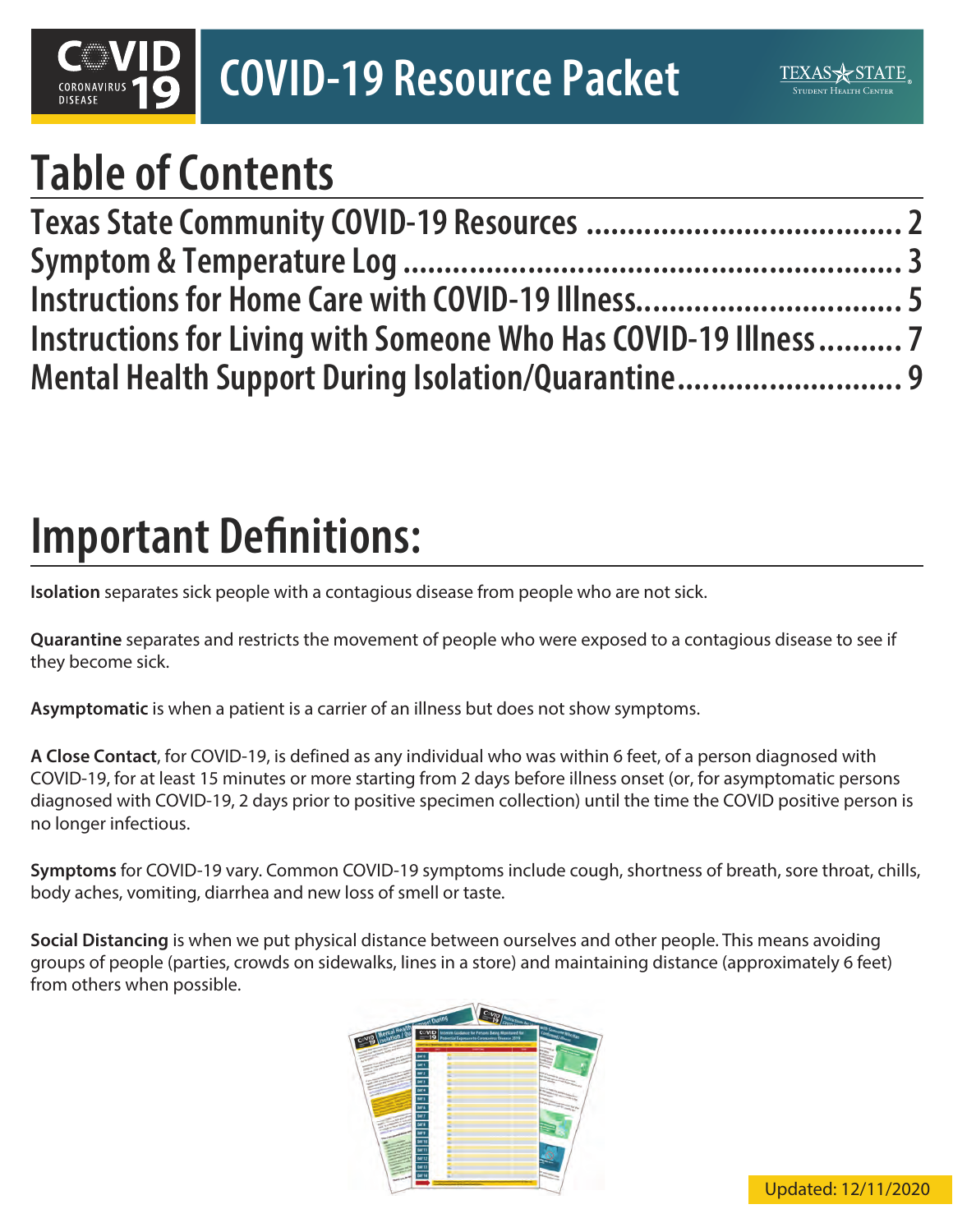

### **Texas State University COVID-19 Information:**

[www.txstate.edu/coronavirus](https://www.txstate.edu/coronavirus)

**Dean of Students:** Student Emergency Services Emergency Funding <www.dos.txstate.edu/services/emergency/Services-Offered/Emergency-Funding.html>

**Counseling Center:** Individual counseling for current students via telehealth, self-help resources, webinars and recorded presentations

512.245.2208 // <https://www.counseling.txstate.edu/Self-Help---Resources/COVID19Resources.html>

**Student Health Center:** Services to students: COVID-19 testing, primary care, psychiatry, pharmacy & lab. Services for faculty & staff: COVID-19 testing & pharmacy.

512.245.2161 /[/ www.healthcenter.txstate.edu](www.healthcenter.txstate.edu) // [www.healthcenter.txstate.edu/covid-19.html](https://www.healthcenter.txstate.edu/covid-19.html)

**Bobcat Trace - Self-Reporting Contact Tracing System:** A voluntary, confidential system used to identify people who may have been exposed to a member of the Texas State University Community with COVID-19. Utilizing this service aids Texas State University in slowing the spread of COVID-19 in the community and getting resources to students, faculty and staff.

<https://bobcattrace.sa.txstate.edu/home/index.php>

### **Department of Housing and Residential Life:** On-Campus student living

512.245.4663 // <www.reslife.txstate.edu>

#### **Faith Resources / Campus Ministries:**

<www.sdi.txstate.edu/ProgramsResources/Spiritual-Religious-Affiliation.html>

**Bobcat Balance:** Bobcat Balance is a work life and employee assistance program for faculty, staff and graduate student employees in benefits-eligible positions, along with members of their households. <www.hr.txstate.edu/worklife/bobcatbalance.html>

**Texas State Human Resources:** FAQs for Faculty and Staff regarding COVID-19 and Remote Work/Telecommuting Requests

<https://www.hr.txstate.edu/about/news-policies/covid19-workplace-updates.html>

**Community Action Inc. of Central Texas:** COVID-19 relief funds for vulnerable populations who have lost their job, wages, or ability to pay rent, utilities, food, essential services and medicine.

[communityaction.com](https://www.communityaction.com)

**Local COVID-19 Testing Sites:** Search by address for testing sites statewide and for locations specific to the Texas State University community.

All On Campus COVID-19 Testing:<https://www.healthcenter.txstate.edu/covid-19/#testing> Texas Department of State Health Services Map: <https://dshs.texas.gov/coronavirus/testing.aspx>

**Local Hospitals:** A list of local hospitals and urgent care centers near both Texas State University campuses. [https://www.healthcenter.txstate.edu/AFTER-HOURS/#Local\\_Services](https://www.healthcenter.txstate.edu/AFTER-HOURS/#Local_Services)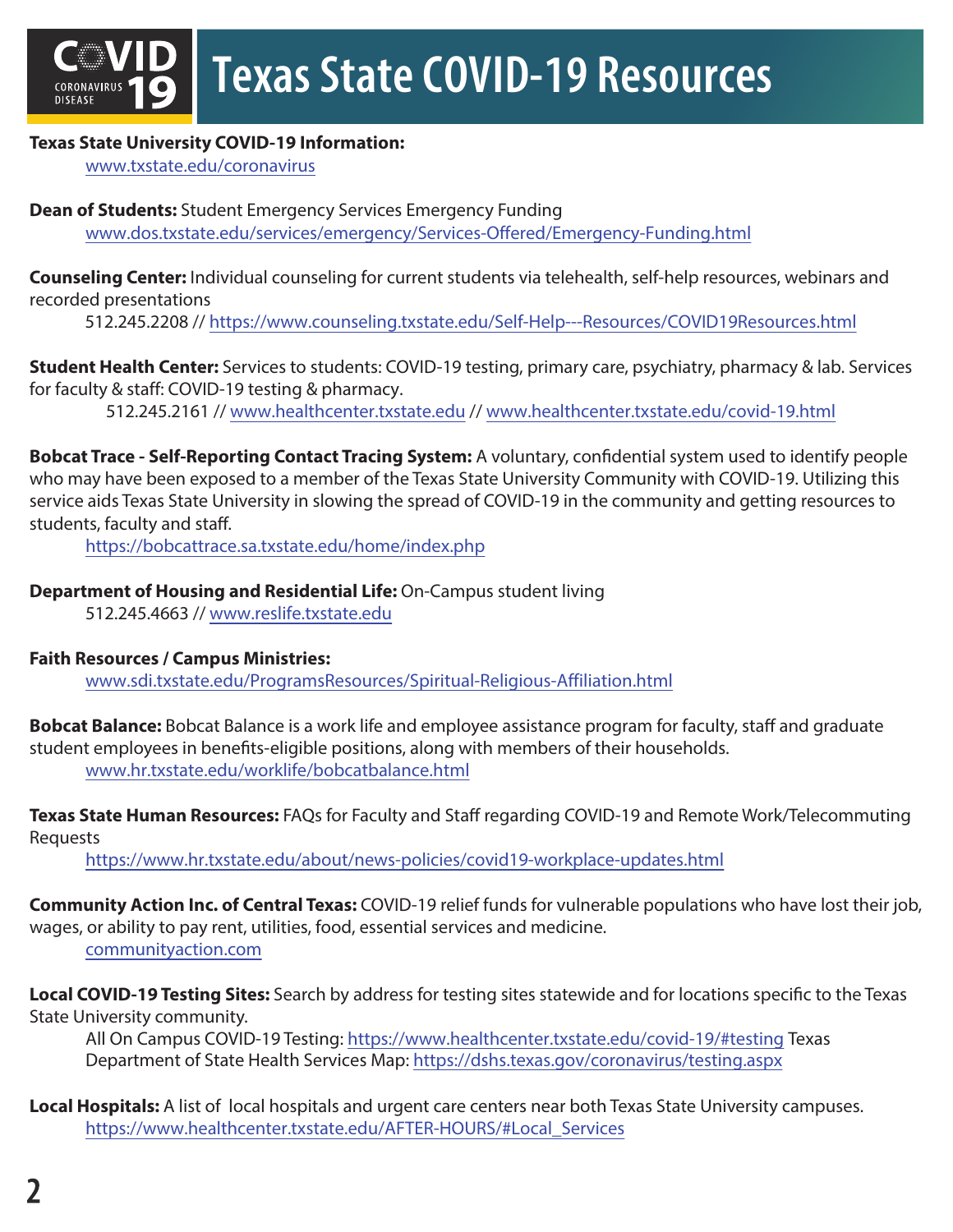### **Symptom & Temperature Log** CORONAVIRUS<br>DISEASE

**Write your symptom and temperature in the space below every day.**

| <b>DAY</b>       | <b>DATE</b> | <b>SYMPTOMS</b>              | <b>TEMPERATURE</b> |
|------------------|-------------|------------------------------|--------------------|
| DAY <sub>1</sub> |             | 美                            |                    |
| DAY <sub>2</sub> |             |                              |                    |
| DAY 3            |             | 美                            |                    |
| DAY <sub>4</sub> |             | 美                            |                    |
| DAY <sub>5</sub> |             | 美                            |                    |
| DAY 6            |             | 美                            |                    |
| DAY 7            |             |                              |                    |
| <b>DAY 8</b>     |             |                              |                    |
| DAY 9            |             | 美                            |                    |
| <b>DAY 10</b>    |             | 美                            |                    |
| <b>DAY 11</b>    |             | 豪<br>$\overline{\mathbf{C}}$ |                    |
| <b>DAY 12</b>    |             | 著                            |                    |
| <b>DAY 13</b>    |             |                              |                    |
| <b>DAY 14</b>    |             | 美                            |                    |

**If you have a medical emergency, call 9-1-1 and inform them that you are self-monitoring for COVID-19.**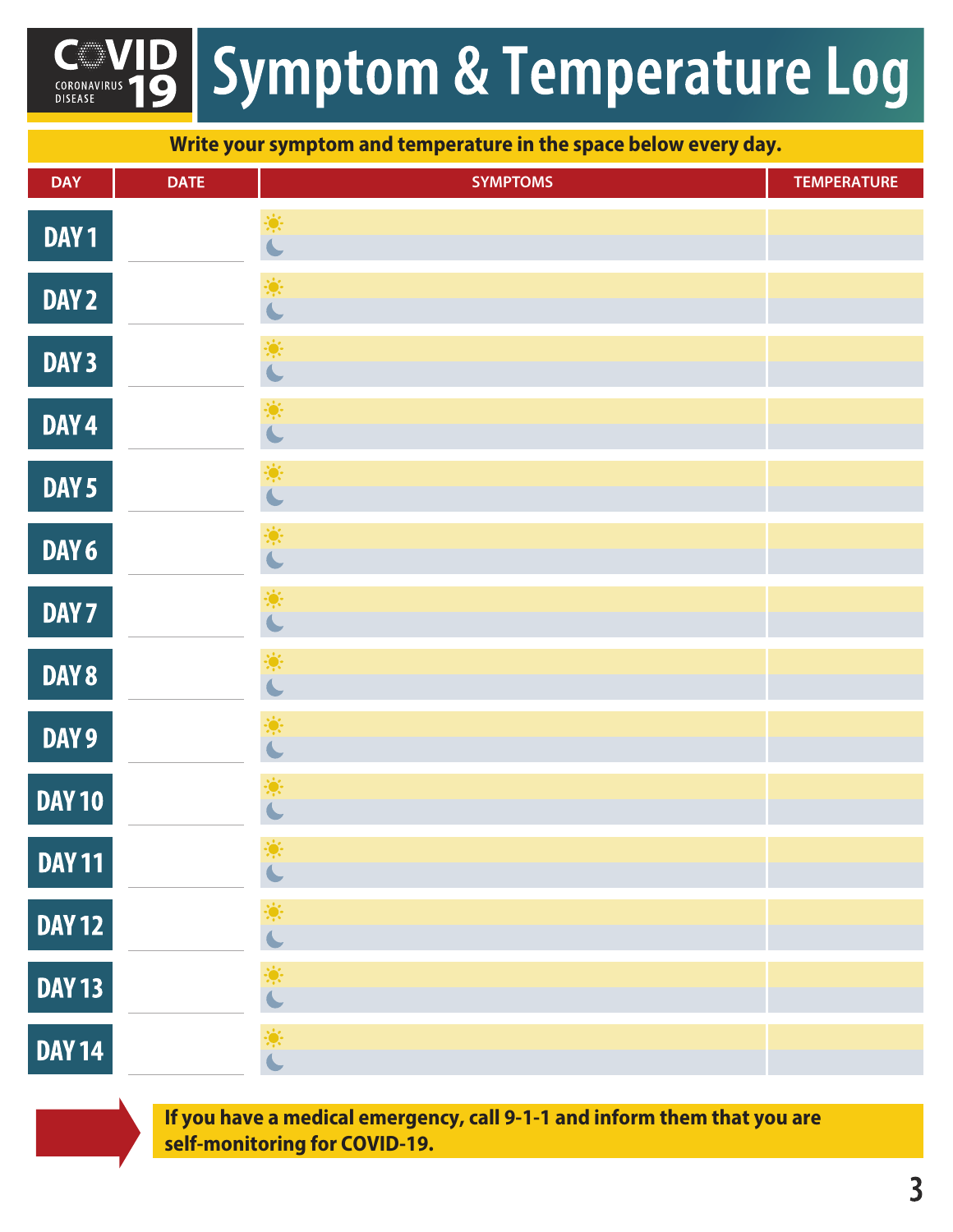# **Symptom & Temperature Log**

### **HOW TO TAKE YOUR TEMPERATURE**



**Turn the thermometer on by pressing the button near the screen. 1.**



**Hold the tip of the thermometer under your tongue until it beeps. 2.** Hold the tip of the thermometer.<br>**2.** Do not bite the thermometer.



**Read your temperature on the screen. If your temperature is 100.4°F/38°C or 3.** Read your temperature considers, you have a fever.



**Write your temperature in the Symptom and Temperature Log in this booklet. 4.**



**Clean your thermometer with soap and water and dry it well. 5.**

#### **BEFORE YOU TAKE YOUR TEMPERATURE**

**Wait 30 minutes after eating, drinking, or exercising.** 



#### **Wait at least 6 hours after taking medicines that can lower your temperature, like:**

- Acetaminophen, also called paracetamol
- Naproxen
- Ibuprofen Aspirin



### **SAMPLE SYMPTOM & TEMPERATURE LOG**

| <b>DAY</b> | <b>DATE</b> | <b>SYMPTOMS</b> | <b>TEMP</b> |
|------------|-------------|-----------------|-------------|
| <b>DAY</b> |             | No Symptoms     | 97.4 F      |
|            | Nov 2, 2020 | No Symptoms     | 98.6 F      |
| <b>DAY</b> | Nov 3, 2020 | No Symptoms     | 96.9F       |
|            |             | No Symptoms     | 98.6 F      |
| DAY        | Nov 4, 2020 | No Symptoms     | 98.0 F      |
|            |             | No Symptoms     | 98.6 F      |
| DAY        |             | No Symptoms     | 97.3 F      |
|            | Nov 5, 2020 | No Symptoms     | 98.6 F      |
| DAY        | Nov 6, 2020 | No Symptoms     | 96.5F       |
|            |             | No Symptoms     | 98.6 F      |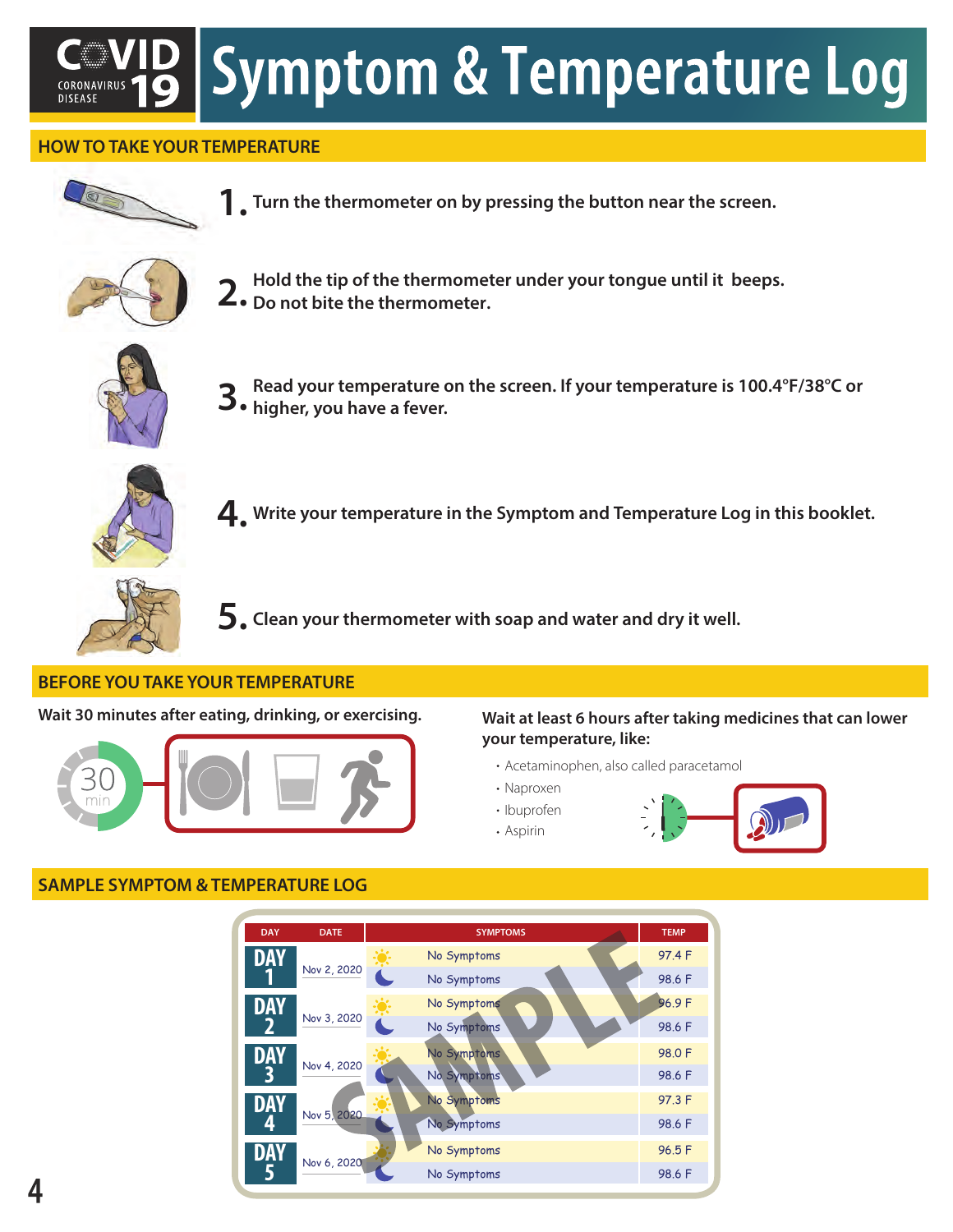### **Instructions for Home Care with COVID-19 (Presumed or Confirmed) Illness DISEASE**

If your healthcare provider suspects that you have COVID-19 viral illness, but you do not need to be hospitalized and can be isolated at home, you will be monitored by your healthcare provider or the local health department. You should follow the prevention steps below until you can return to your normal activities. In most cases, isolation can end once an individual has been without a fever for 24 hours, has experienced symptom improvement, and has stayed in isolation a minimum of 10 days since symptoms first appeared. If individual was asymptomatic (without symptoms), isolation can end 10 days after test date.

**CLOSE CONTACTS MUST BE NOTIFIED IMMEDIATELY.** THIS IS IMPORTANT TO STOP THE SPREAD OF COVID-19. Anyone that was within 6 feet for 15 minutes or more while you were infectious must be contacted and instructed to QUARANTINE for 10 days since they were last with you. They should also get tested for COVID-19 between days 5-7. It is possible for you to spread the virus to others 2 days before you experience symptoms (or, if you are asymptomatic, 2 days before you receive a positive test).











### **Stay home except to get medical care**

You should restrict activities outside your home, except for getting medical care. Do not go to work, school, or public areas. Avoid using public transportation, ride-sharing, or taxis.

### **Separate yourself from other people and animals in your home**

People: As much as possible, you should stay in a specific room and away from other people in your home. Also, you should use a separate bathroom, if available.

**Animals:** You should restrict contact with pets and other animals while you are sick with COVID-19, just like you would around other people. Although there have not been reports of pets or other animals becoming sick with COVID-19, it is still recommended that people sick with COVID-19 limit contact with animals until more information is known about the virus. When possible, have another member of your household care for your animals while you are sick. If you are sick with COVID-19, avoid contact with your pet, including petting, snuggling, being kissed or licked, and sharing food. If you must care for your pet or be around animals while you are sick, wash your hands before and after you interact with pets and wear a face mask.

### **Call ahead before visiting a clinic or hospital**

If you need a medical appointment, call the Student Health Center and tell them that you are being treated for COVID-19. This will help the clinic take steps to keep other people from getting infected or exposed. If you need emergency medical treatment, call 9-1-1 and tell the operator that you are being treated for COVID-19.

### **Wear a face mask**

You should wear a face mask when you are around other people (e.g., sharing a room or vehicle) or pets and before you enter a healthcare provider's office. If you are not able to wear a face mask (for example, because it causes trouble breathing), then people who live with you should not stay in the same room with you, or they should wear a face mask if they enter your room.

### **Cover your coughs and sneezes**

Cover your mouth and nose with a tissue when you cough or sneeze. Throw used tissues in a lined trash can; immediately clean your hands, as described on the next page.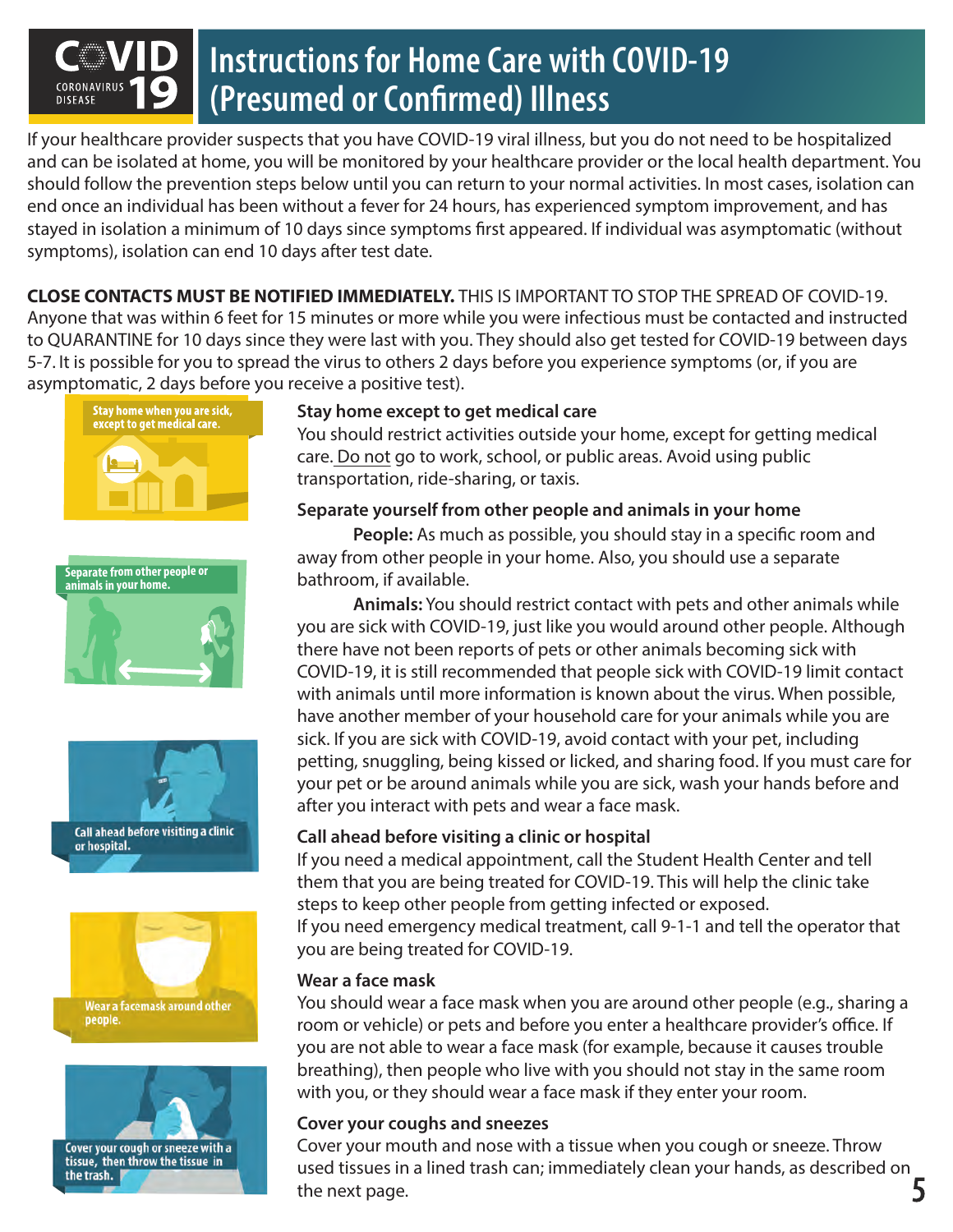

### **Instructions for Home Care with COVID-19 (Presumed or Confirmed) Illness**









### **Clean your hands often**

Wash your hands often with soap and water for at least 20 seconds or clean your hands with an alcohol-based hand sanitizer that contains 60 to 95% alcohol, covering all surfaces of your hands and rubbing them together until they feel dry. Soap and water should be used preferentially if hands are visibly dirty. Avoid touching your eyes, nose, and mouth.

### **Avoid sharing personal household items**

You should not share dishes, drinking glasses, cups, eating utensils, towels, or bedding with other people or pets in your home. After using these items, they should be washed thoroughly with soap and water.

### **Clean all "high-touch" surfaces everyday**

High touch surfaces include counters, tabletops, doorknobs, bathroom xtures, toilets, phones, keyboards, tablets, and bedside tables. Also, clean any surfaces that may have blood, stool, or body fluids on them. Use a household cleaning spray or wipe, according to the label instructions. Labels contain instructions for safe and effective use of the cleaning product including precautions you should take when applying the product, such as wearing gloves and making sure you have good ventilation during use of the product.

### **Monitor your symptoms**

Seek prompt medical attention if your illness is worsening (e.g., difficulty breathing). Before seeking care, call the clinic or hospital and tell them that you are seeking treatment for COVID-19. Put on a face mask before you enter the facility. These steps will help the clinic to keep other people in the office or waiting room from getting infected or exposed.

If you have a medical emergency and need to call 9-1-1, notify the dispatch personnel that you are being treated for COVID-19. If possible, put on a face mask before emergency medical services arrive.

### **Discontinuing home isolation**

Patients with confirmed COVID-19 should remain under home isolation precautions until the risk of transmission to others is thought to be low. The decision to discontinue home isolation precautions should be made on a case-by-case basis.

#### For more information:

[https://www.cdc.gov/coronavirus/2019-ncov/hcp/guidance-prevent-spread.](https://www.cdc.gov/coronavirus/2019-ncov/hcp/guidance-prevent-spread.html) html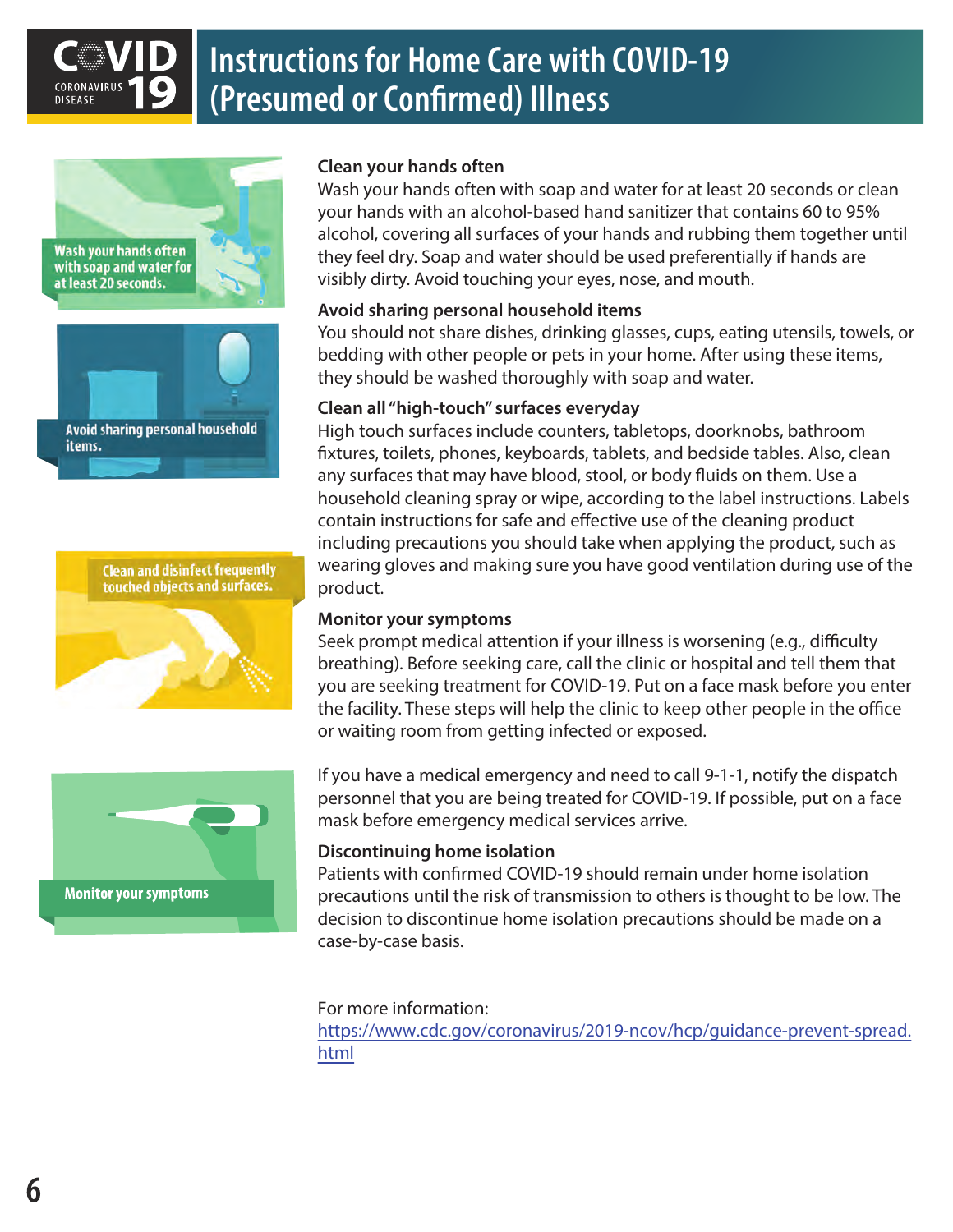### **Instructions for Living with Someone Who Has COVID-19 (Presumed or Confirmed) Illness**

Household members, intimate partners, and caregivers in a nonhealthcare setting may have close contact with a person with symptomatic,

laboratory-confirmed COVID-19 or a person under investigation (suspected of having this disease). Close contacts should monitor their health; they should call their healthcare provider right away if they develop symptoms suggestive of COVID-19 (e.g., fever, cough, shortness of breath).

Close contacts should quarantine themselves. Quarantine is the separation of a person or group of people reasonably believed to have been exposed to a communicable disease but are not yet symptomatic.

### **Close contacts should also follow these recommendations:**

If you are helping to care for the ill person: Make sure that you understand and can help the patient follow their healthcare provider's instructions for medication(s) and care. You should help the patient with basic needs in the home and provide support for getting groceries, prescriptions, and other personal needs.

Monitor the patient's symptoms. If the patient is getting sicker, call the Student Health Center and tell them that the patient is being treated for COVID-19. If the patient has a medical emergency and you need to call 9-1-1, notify the dispatch personnel that the patient has, or is being evaluated for, COVID-19.

**• Household members should stay in another room or be separated from the patient as much as possible. Household members should use a separate bedroom and bathroom, if available.**

**• Prohibit visitors who do not have an essential need to be in the home.**

**• Household members should care for any pets in the home. Do not handle pets or other animals while sick.** 

**• Perform hand hygiene frequently. Wash your hands often with soap and water for at least 20 seconds or use an alcohol-based hand sanitizer that contains 60 to 95% alcohol, covering all surfaces of your hands and rubbing them together until they feel dry. Soap and water should be used preferentially if hands are visibly dirty.**

**• Avoid touching your eyes, nose, and mouth.**

**• You and the patient should wear a face mask if you are in the same room.**

**• Wear a disposable face mask and gloves when you touch or have**  contact with the patient's blood, stool, or body fluids, such as saliva, **sputum, nasal mucus, vomit or urine.** 

**• Throw out disposable face masks and gloves after using them. Do not reuse.**







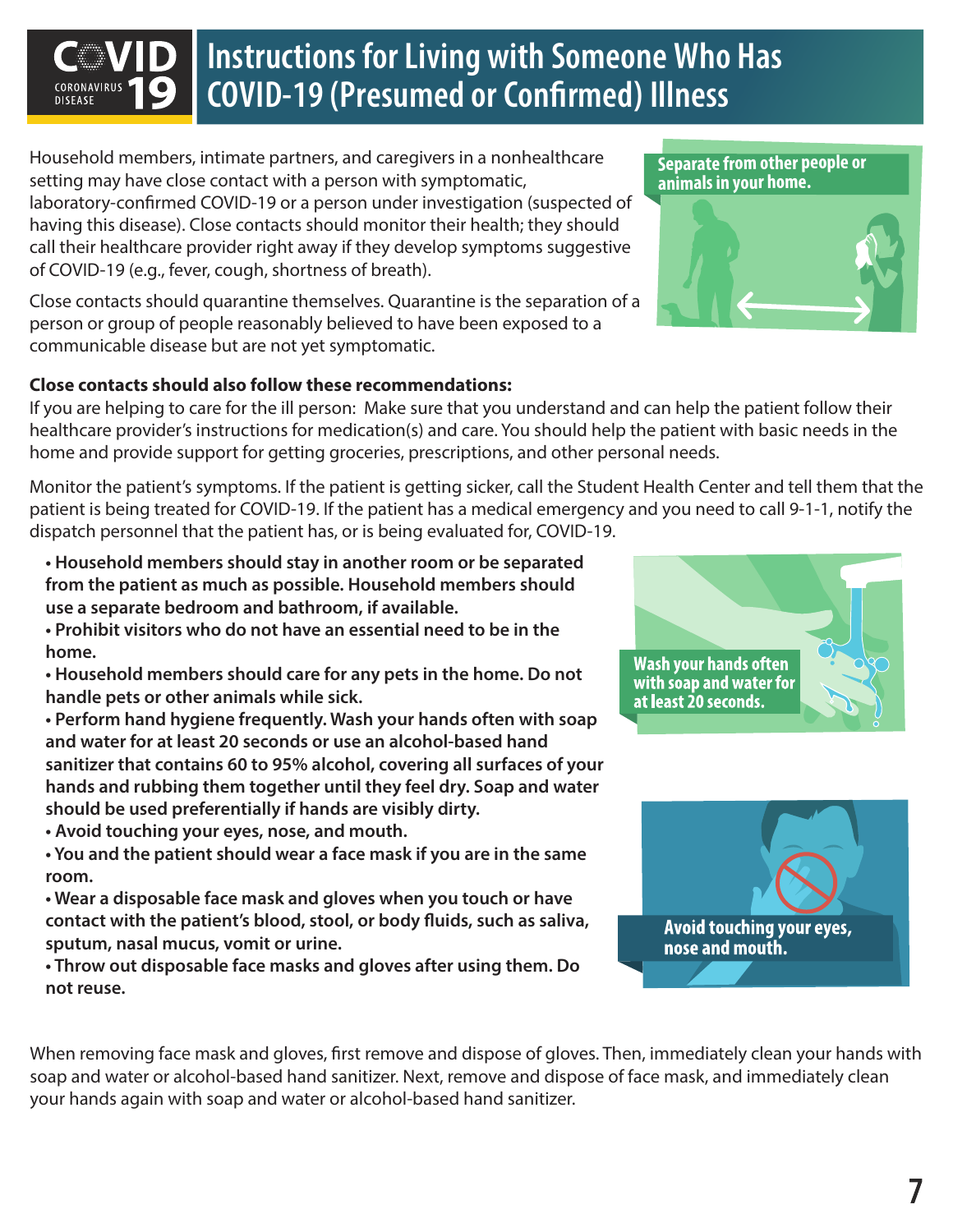### **Instructions for Living with Someone Who Has COVID-19 (Presumed or Confirmed) Illness**

**Avoid sharing household items with the patient.** You should not share dishes, drinking glasses, cups, eating utensils, towels, bedding, or other items. After the patient uses these items, you should wash them thoroughly (see below "Wash laundry thoroughly").

**Clean all "high-touch" surfaces**, such as counters, tabletops, doorknobs, bathroom fixtures, toilets, phones, keyboards, tablets, and bedside tables, every day. Also, clean any surfaces that may have blood, stool, or body fluids on them. Use a household cleaning spray or wipe, according to the label instructions. Labels contain instructions for safe and effective use of the cleaning product including precautions you should take when applying the product, such as wearing gloves and making sure you have good ventilation during use of the product.

### **Wash laundry thoroughly.**

**DISEASE** 

Immediately remove and wash clothes or bedding that have blood, stool, or body fluids on them. Wear disposable gloves while handling soiled items and keep soiled items away from your body. Clean your hands (with soap and water or an alcohol-based hand sanitizer) immediately after removing your gloves. Read and follow directions on labels of laundry or clothing items and detergent. In general, use a normal laundry detergent according to washing machine instructions and dry thoroughly using the warmest temperatures recommended on the clothing label.

Place all used disposable gloves, face masks, and other contaminated items in a lined container before disposing of them with other household waste. Clean your hands (with soap and water or an alcohol-based hand sanitizer) immediately after handling these items. Soap and water should be used preferentially if hands are visibly dirty.